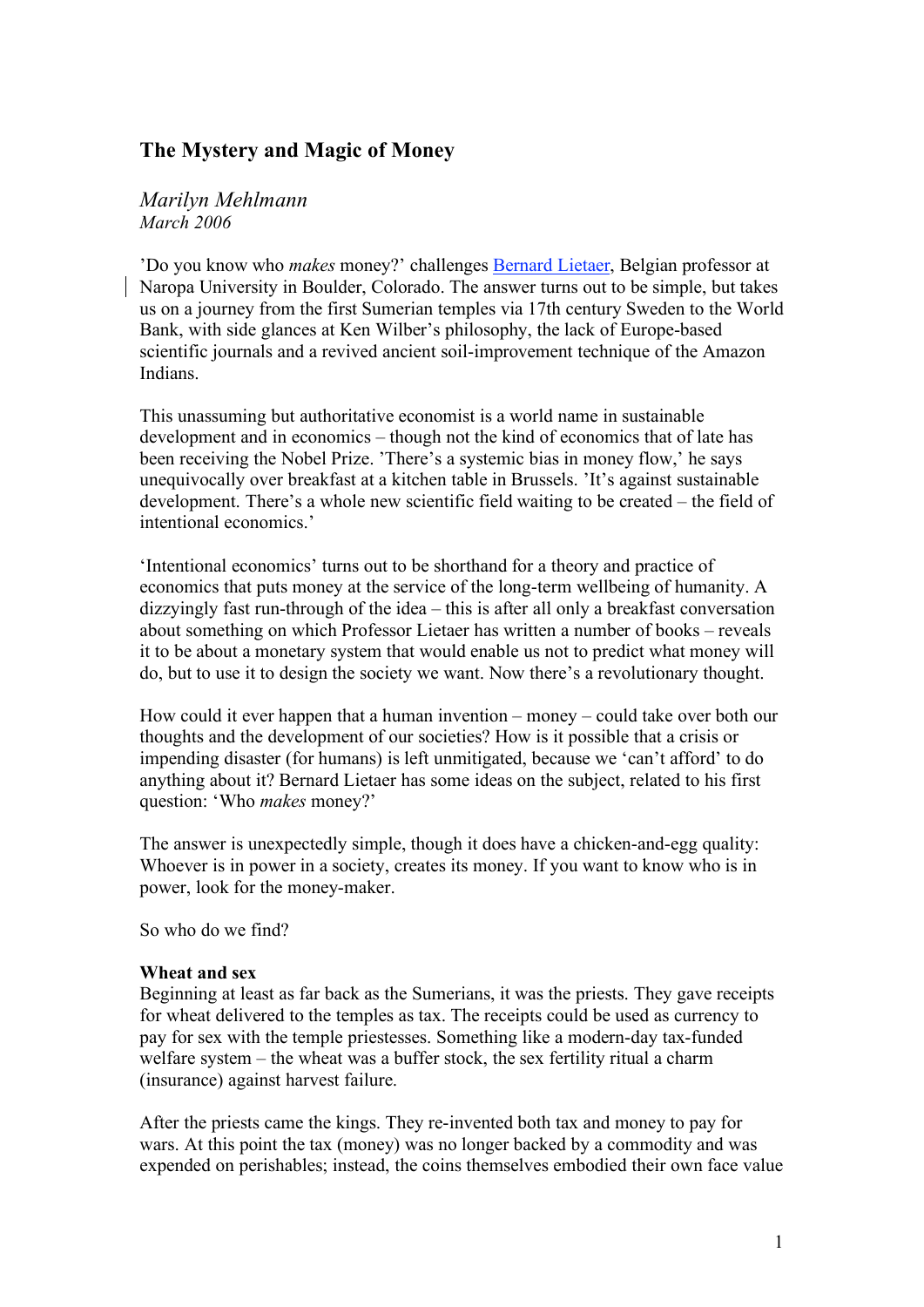in metal. Most kings at some time tried short-changing their citizens by degrading the quality (value) of the coins.

Somewhere in the seventeenth century in Europe (much earlier in China), the power passed to new 'national' banks. Kings gave them the monopoly to issue paper money in return for help to raise (more) money for wars. The banks were theoretically required to hold gold to guarantee the value of the money they issued, so the metal itself no longer needed to pass from hand to hand.

So then what? After the fall, first of the 'gold standard' (first half of  $20<sup>th</sup>$  century), and then of the "dollar-gold equivalence standard" (1971)? Anyone who has a credit card today understands that no gold is involved in 'creating' money. And in fact, yes, the power passed from the national banks to – well, not really to you and me, but to the banking system, i.e. private companies. Each time you or I borrow money, says Bernard Lietaer, we enable the lending institution to 'create' about 90% of that amount of money; he refers to it as "debt money", because interest is charged by the lender to the borrower. This debt money underpins "fiat money"**,** which now takes the form of electronic bits in the financial system's computers, or our familiar "national" notes and coins.

What! No wheat stores, no gold reserves, or even copper? So who or what guarantees *that* money? The answer could be 'no-one', but in fact this time it *is* you and me. It suited governments to drop the gold standard, but then how could they convince people it was safe to trade in their currencies? Answer: by creating a 'bank guarantee' funded by taxes that rescues any bank on the verge of bankruptcy.

#### **Lessons of a free lunch**

So maybe there *is* such a thing as a free lunch? This idea later sent me browsing the web, and indeed it's the title of at least one article on monetary matters. James Robertson, speaking in London in 2000, points out that the banks have been enjoying a free-lunch table for many years. In three decades there have been 97 bank crashes in the world. That's an average of more than three a year. There's surely a lesson here

*Part One* of the lesson is that money is made out of nothing but the trust between you and me and the system. That's easy.

*Part Two* of the lesson is also very simple; it's 'heads I win, tails you lose'. If the banks are successful, they keep the profits. If they fail, the public pays.

So I ask Bernard Lietaer to talk about what should be *Part Three* – what to do about it. That's more tricky, he says. There's no point in tackling the problem head-on, just because money and power are so inextricably entwined. Who's going to voluntarily walk away from the table offering the only free lunch in the universe? The free-lunch system may not continue to work for very much longer, but still it's still tempting.

No, what we need to do is to create complements to today's currencies. They need to be based on human needs and potential rather than on a spuriously scientific determinism – and they need if possible to contribute to the graceful transformation of current systems, not undermine them.